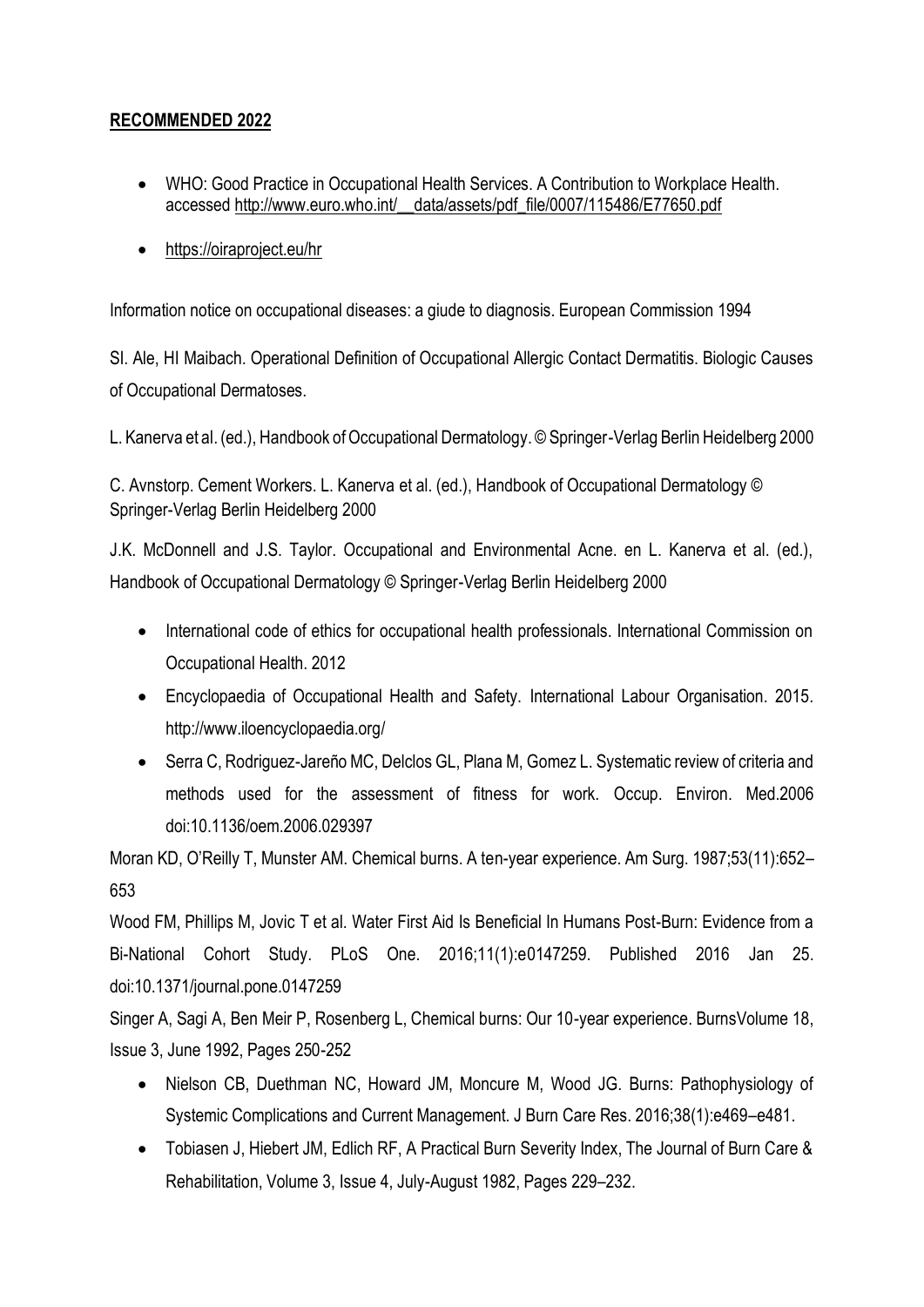- American Heart Association: Basic Life Support (BLS) Provider Manual. Dallas, American Heart Association, 2016. Page 71
- Belgian Red Cross: European Reference Guide for First Aid Instruction. December 2006.
- European Resuscitation Council Guidelines for Resuscitation 2015. Section 2. Adult basic life support and automated external defibrillation. Resuscitation 95.
- International Atomic Energy Agency (IAEA): Generic procedures for assessment an response during a radiological emergency. 2006
- Dajer AJ, Chapter 14 First Aid an Emergency Medical Services. International Labour Organization Encyclopaedia of Occupational Health & Safety available in [http://www.iloencyclopaedia.org/part](http://www.iloencyclopaedia.org/part-ii-44366/first-aid-a-emergency-medical-services)[ii-44366/first-aid-a-emergency-medical-services](http://www.iloencyclopaedia.org/part-ii-44366/first-aid-a-emergency-medical-services)
- Silbergeld EK, Chapter 33 Toxicology. International Labour Organization Encyclopaedia of Occupational Health & Safety available in [http://www.iloencyclopaedia.org/part-iv-](http://www.iloencyclopaedia.org/part-iv-66769/toxicology-57951)[66769/toxicology-57951](http://www.iloencyclopaedia.org/part-iv-66769/toxicology-57951)
- <https://monographs.iarc.fr/agents-classified-by-the-iarc/>

Berghout MA, Fabricotti IN, Buljac-Samardžić M, Hilders CGJM (2017) Medical leaders or masters? – A systematic review of medical leadership in hospital settings. PLoS ONE 12(9): e0184522. https://doi.org/10.1371/journal.pone.0184522

Warren OJ, Carnall R. Postgrad med j (20101). Doi:10.1136/pgmj.2009.093807

The Council Directive 89/391 European Economic Community

ICOH Code of Ethics

- Gherase D, Jeffares I. eds. Workplace health promotion. Definitions, methods and techniques. Training Manual. Bucharest 2009
- Bailey K, Vardulaki K, Langham J, Chandramohan D. Introduction to Epidemiology. Open University Press, 2010

<https://www.crk.umn.edu/units/writing-center/citing-your-research-internet-sources>

<https://guides.mclibrary.duke.edu/sysreview/types>

EU OSHA Funding Guide 2015 https://www.nlm.nih.gov/mesh/